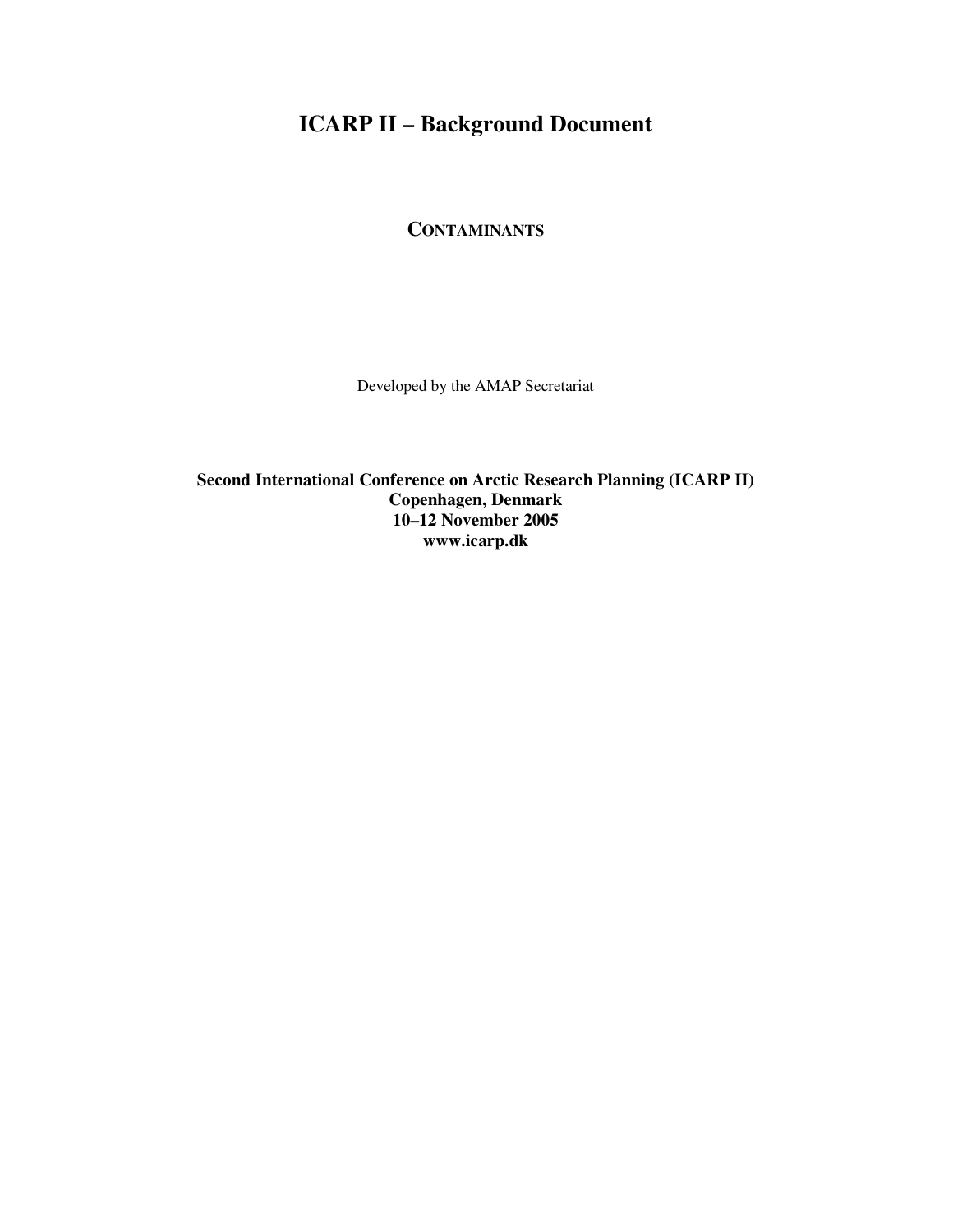One of the conclusions of the Second International Conference on Arctic Research Planning (ICARP II), held in Copenhagen, Denmark on 10-12 November 2005, was that contaminant issues are relevant within all ICARP II working group themes and should be addressed in all the ICARP II science plans. It was agreed that the considerable body of information compiled through the work of the Arctic Monitoring and Assessment Programme (AMAP) should provide the starting point for a consideration of contaminants in the ICARP II science plans.

This background document reflects gaps in knowledge and recommendations and priorities for arctic contaminants research identified through AMAP scientific assessment activities over the past 15 years.

Major progress has been made over the past two or three decades in extending knowledge regarding the presence and fate of contaminants in the Arctic – the pathways by which contaminants reach and are distributed within the Arctic, the spatial patterns of contamination and changes in contamination over time, and the effects of this contamination on ecosystems and arctic human populations. Much of this work has been carried out within the AMAP framework, and through national and international programs of contaminant monitoring and research that contribute to the various AMAP programs.

Despite this progress there are still many gaps in knowledge, and new findings have raised new questions. These gaps and questions are comprehensively described in the scientific background documents that form the basis for AMAP assessments of the pollution status of the Arctic.

The links that have been documented by AMAP over the last 15 years between contaminants and threats to the health and wellbeing of both animal populations and human populations in the Arctic (in particular some indigenous peoples groups) clearly demonstrate the relevance of this issue to residents and communities of the north. Recent attention given to the influence of climate change on contaminants and to the results of the Arctic Climate Impact Assessment (ACIA, 2004, 2005) show the connections to global processes that may, in the not too distant future, lead to significant changes for both the Arctic and other parts of the world, that are as yet poorly understood.

#### **Focus and Relevance of the Research Theme**

The focus of contaminant research in the Arctic is an understanding of the mechanisms by which contaminants are transported to and within the Arctic, and knowledge of the fate and implications of arctic contamination for the region's environment and ecosystems, including human populations within the Arctic. Our ability to assess the extent of arctic contamination, its development over time (temporal trends), and effects on biota at different levels of organization (from the molecular level to population and even possible ecosystem responses) depends on an adequate base of knowledge regarding (many) relevant scientific disciplines. Potential human health effects of contaminants are a key concern, in particular for indigenous peoples of the Arctic. Research (and monitoring) aimed at improving understanding of arctic pollution issues is an integral component in the development of sound science-based policy recommendations to reduce arctic contamination and its impacts. This key feedback in terms of policy relevance is facilitated largely through the Arctic Council, and the work of AMAP. Information on contamination of the Arctic played a key role in the development of international agreements such as the Stockholm Convention on Persistent Organic Pollutants, and the UN ECE Convention on Long-range Transboundary Air Pollution and its related protocols, and is also an important component in the reviews of the effectiveness and sufficiency of such agreements. Recently, increasing attention has been paid to the issue of arctic climate change, and the many ways in which future climate change has the potential to alter the pathways of contamination and the environmental fate and effects of contaminants in the Arctic – including possible feedbacks relevant for assessing contamination issues at lower latitudes.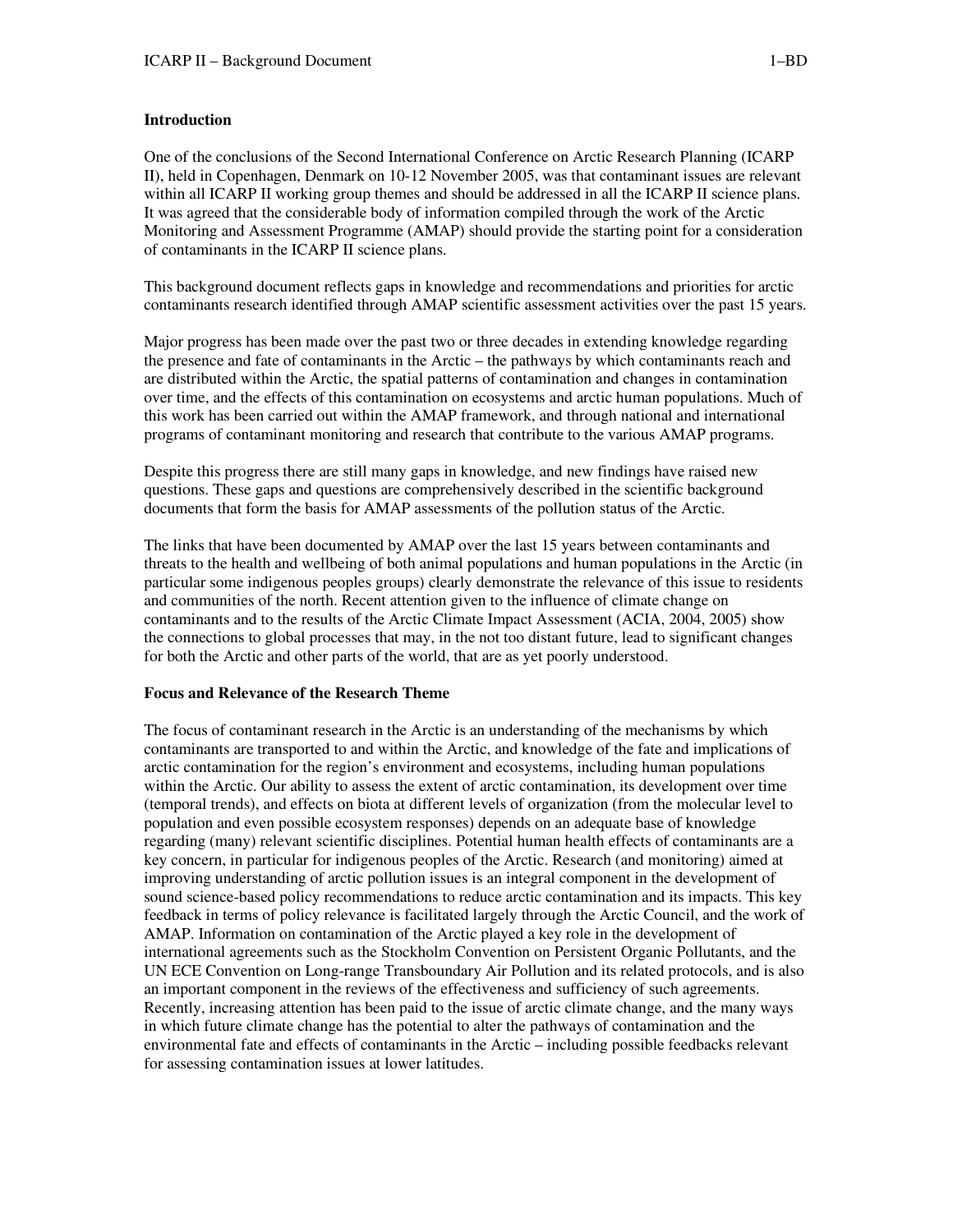# **Key Research Questions**

In 1997, AMAP concluded that the current understanding of contaminant transport processes and the ability to quantify them is inadequate. In particular, determination of transport processes and their relative importance or magnitude within and between compartments (air, land, water, ice, sediments, and biota) is essential (see AMAP, 1997, 1998).

Specific gaps and needs identified in the 1997 AMAP assessment concerned:

- Contaminant inputs to the Arctic from various sources and pathways, including increased knowledge of local sources within the Arctic, which may as yet be unknown or insufficiently quantified.
- Poor understanding of pathways of transport and deposition of heavy metals, persistent organic pollutants (POPs), petroleum hydrocarbons and radionuclides, from land to rivers, estuaries, deltas and the continental shelf. In particular, determining contaminant focusing zones (i.e., zones of convergence of contaminant transport pathways) and understanding the processes of sequestration by sediments need further attention. The use of natural and anthropogenic tracers to mimic contaminants and distinguish sources has been underutilized.
- Ocean transport processes for different contaminants, including ice transport and subsequent contaminant release in melting (focusing) zones.
- Improved understanding of the influence of arctic conditions, especially temperature and light, on the transformation and fate of contaminants.
- Understanding of the changes in contaminant concentrations, transformations, and interactions that occur within food web pathways, including dynamics of the transfer of radionuclides into traditional foods arising from both terrestrial and freshwater pathways.
- Information on contaminant levels and trends, which is still lacking for certain contaminants and media in certain areas.
- Long-term trends in levels of contaminants in different compartments, especially in biota.
- Better understanding of physiological and toxicological effects of contaminants on humans and species identified as most at risk, especially on development of offspring, and/or immunosuppression and endocrine disrupting properties.
- Detailed information on the diet and food consumption patterns of specific arctic populations, including necessary information on other factors (e.g., smoking) which can influence contaminant exposures, to allow better estimates of dietary intakes of contaminants and permit more reliable estimates of associated risks.
- Integration of physical and biological models with information on environmental measurements of sources and pathways, to aid the design and implementation of monitoring, research, and management, including mitigation.
- Assessment of the probability and impact of release from operations involving radionuclides, other than waste dumping at sea, and identification of appropriate management options.
- Knowledge about combined effects of contaminants on biota and humans, both at the individual and ecosystem level.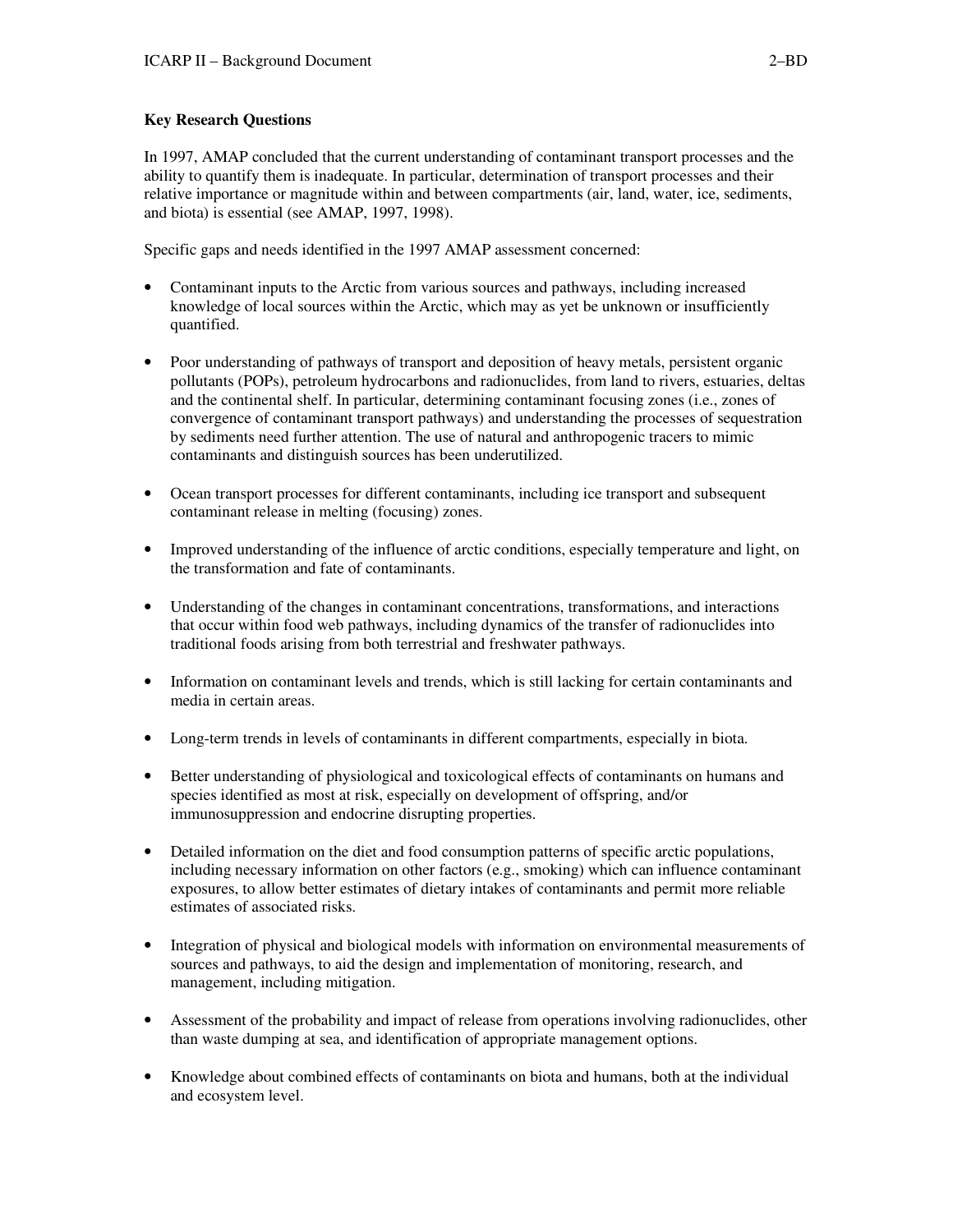• Knowledge about combined effects between climate change and contaminant pathways, including improvements of models for assessments. Existing models on climate change and transport processes do not have the resolution and accuracy needed to fully assess environmental consequences of anthropogenic emissions to the Arctic.

The AMAP assessments of POPs, heavy metals, radioactivity, and contaminants and human health were updated in 2002 (AMAP, 2002) and a number of these questions were addressed, but most of these key questions remain relevant.

A new aspect of arctic contamination addressed in the AMAP 2002 assessments was the influence of climate change on contaminant transport to, within and from the Arctic.

The 2002 AMAP assessments also raised new questions, for example:

- 1. The assessments highlighted the possible effects of atmospheric mercury depletion events following polar sunrise in delivering mercury to the Arctic, but the extent of these inputs is still not known, some of the mercury is re-emitted to the atmosphere, and there is no complete answer as to whether there is any net input of mercury to arctic ecosystems as a result of this deposition.
- 2. Are there other significant transport pathways for contaminants such as mercury that have not yet been adequately identified and studied, in particular ocean pathways?
- 3. New POPs are continually entering the market. One of the surprises in arctic contaminants research over past decades is the extent to which POPs are to be found in almost all components of the arctic environment and its ecosystems. For many of these contaminants, reliable methods to analyze them at the low levels found in most arctic samples are relatively recent; for many POPs, analysis is still a major challenge. An increasing body of information is available regarding "legacy" (now banned or controlled) POPs in the Arctic, for example DDTs and PCBs, but knowledge regarding "new" POPs (current-use pesticides and new high-volume chemicals), for example brominated flame retardants, is still very limited.
- 4. The Arctic contains a large concentration of sources of radionuclides which have been increasingly well documented over the past 15 years. Effects of radioactivity are typically addressed by considering risks to humans – what are the risks to the environment and other parts of the ecosystem from arctic radioactivity?
- 5. AMAP assessments documented early on that, despite generally low levels of contamination in abiotic environments, some arctic animals and human populations have extremely high exposure to harmful substances; a result mainly of biomagnification in arctic food webs and the special dietary characteristics of some arctic population groups. New programs of research are needed to consolidate this knowledge. One important aspect is the lack of understanding of the combined effects of (a cocktail of) contaminants and other environmental stressors on the health of arctic biota, including humans.
- 6. The climate in the Arctic is changing rapidly. It is also subject to (natural) variability on a range of time scales. The potential influences of climate change on contaminant pathways are many and complex, and could radically alter the types and patterns of contamination in the Arctic relative to those that have been documented to date. Such changes can confound temporal trend assessments, alter ecosystem exposure and effects, and possibly even make the Arctic a source for contaminants that may have accumulated there. Addressing such questions, in relation to future climate scenarios is a major objective of AMAP's future work, and developing a coordinated program of research to support these activities is a high priority. One of the conclusions of the AMAP 2002 assessment was that "the inevitable surprises will highlight that the current understanding of complex environmental systems is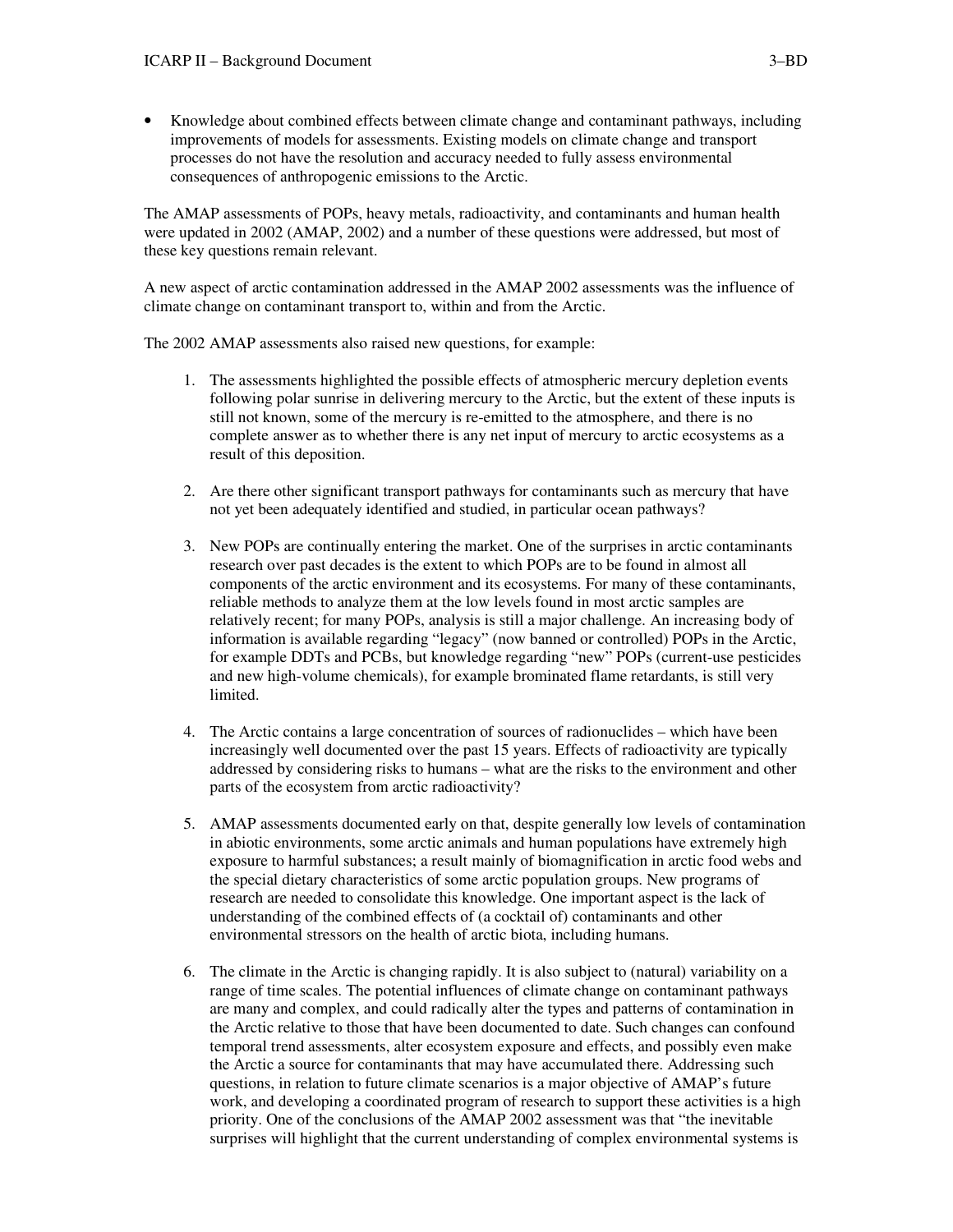still very incomplete." How best can research effort be organized to provide information that will allow managers to prepare for such surprises?

It is difficult to address the subject of "contaminants" in terms of a single research agenda. Different fields of research address very different issues (e.g., transport pathways vs. biological effects), and different approaches are employed in attempts to answer key questions (laboratory studies vs. modeling vs. field campaigns vs. long-term monitoring, etc.). Some contaminants have natural sources others are only from anthropogenic sources; some are (or have been) used within the Arctic, many have not; some are still in use, whilst others are a legacy of past use. These factors, in addition to the physico-chemical and toxicological characteristics of individual contaminants, require that research must often be very specific in relation to the questions and contaminants concerned.

## **Linkages**

#### *Research linkages*

The contaminants research considered here has linkages to a number of other national and international organizations engaged in research coordination (national research councils, European Union, International Council for the Exploration of the Sea, International Arctic Science Committee, etc.). Specific organization linkages for priority contaminant issues include:

| Contaminant       | Specific organization linkages                                                                                                                                                                                                                                                                                                                                                                                                                                                                                                                                                                                                                                                                                                                                                                                                                  |
|-------------------|-------------------------------------------------------------------------------------------------------------------------------------------------------------------------------------------------------------------------------------------------------------------------------------------------------------------------------------------------------------------------------------------------------------------------------------------------------------------------------------------------------------------------------------------------------------------------------------------------------------------------------------------------------------------------------------------------------------------------------------------------------------------------------------------------------------------------------------------------|
| <b>POPs</b>       | • EMEP (European Monitoring and Evaluation Programme), IPY                                                                                                                                                                                                                                                                                                                                                                                                                                                                                                                                                                                                                                                                                                                                                                                      |
|                   | (International Polar Year)                                                                                                                                                                                                                                                                                                                                                                                                                                                                                                                                                                                                                                                                                                                                                                                                                      |
| Metals            | EMEP, IPY<br>$\bullet$                                                                                                                                                                                                                                                                                                                                                                                                                                                                                                                                                                                                                                                                                                                                                                                                                          |
| Human Health      | World Health Organization, International Union on Circumpolar Health,<br><b>IPY</b>                                                                                                                                                                                                                                                                                                                                                                                                                                                                                                                                                                                                                                                                                                                                                             |
| Radioactivity     | • Overall risk and impact assessments: AMAP, European Union through its<br>Northern Dimension Environmental Partnership, the G8-countries and the<br>European Bank for Reconstruction and Development Projects<br>Environmental Impact Assessments: AMAP/Arctic Council and arctic<br>$\bullet$<br>countries with nuclear facilities in or close to the Arctic<br>• Protection of the environment: AMAP, EPPR (Emergency Prevention,<br>Preparedness and Response: Arctic Council/AEPS group), International<br>Union of Radioecologists, International Commission on Radiological<br>Protection<br>• Basis for emergency preparedness: AMAP, EPPR, IAEA (International<br>Action Plan for Strengthening the International Preparedness and Response<br>System for Nuclear and Radiological Emergencies)<br>• AMAP data dentre on radioactivity |
| Climate Change/UV | • Arctic Council (AMAP, CAFF), IASC, WMO, IPY                                                                                                                                                                                                                                                                                                                                                                                                                                                                                                                                                                                                                                                                                                                                                                                                   |
| and Contaminants  |                                                                                                                                                                                                                                                                                                                                                                                                                                                                                                                                                                                                                                                                                                                                                                                                                                                 |

#### *Stakeholders*

Examples of stakeholders that will benefit from research into contaminants in the Arctic include: Arctic national governments and national authorities; indigenous peoples (Arctic Council Permanent Participants); local health authorities; international regulatory agencies (UNEP-Stockholm Convention, UN ECE-CLRTAP Protocols, International Atomic Energy Agency, OSPAR Commission, European Environment Agency); scientists, especially those engaged in multidisciplinary studies; international bodies/groups concerned with various arctic issues, biodiversity, sustainable development, etc. (Arctic Council, World Wide Fund for Nature, resource management organizations, United Nations Environment Programme, etc.).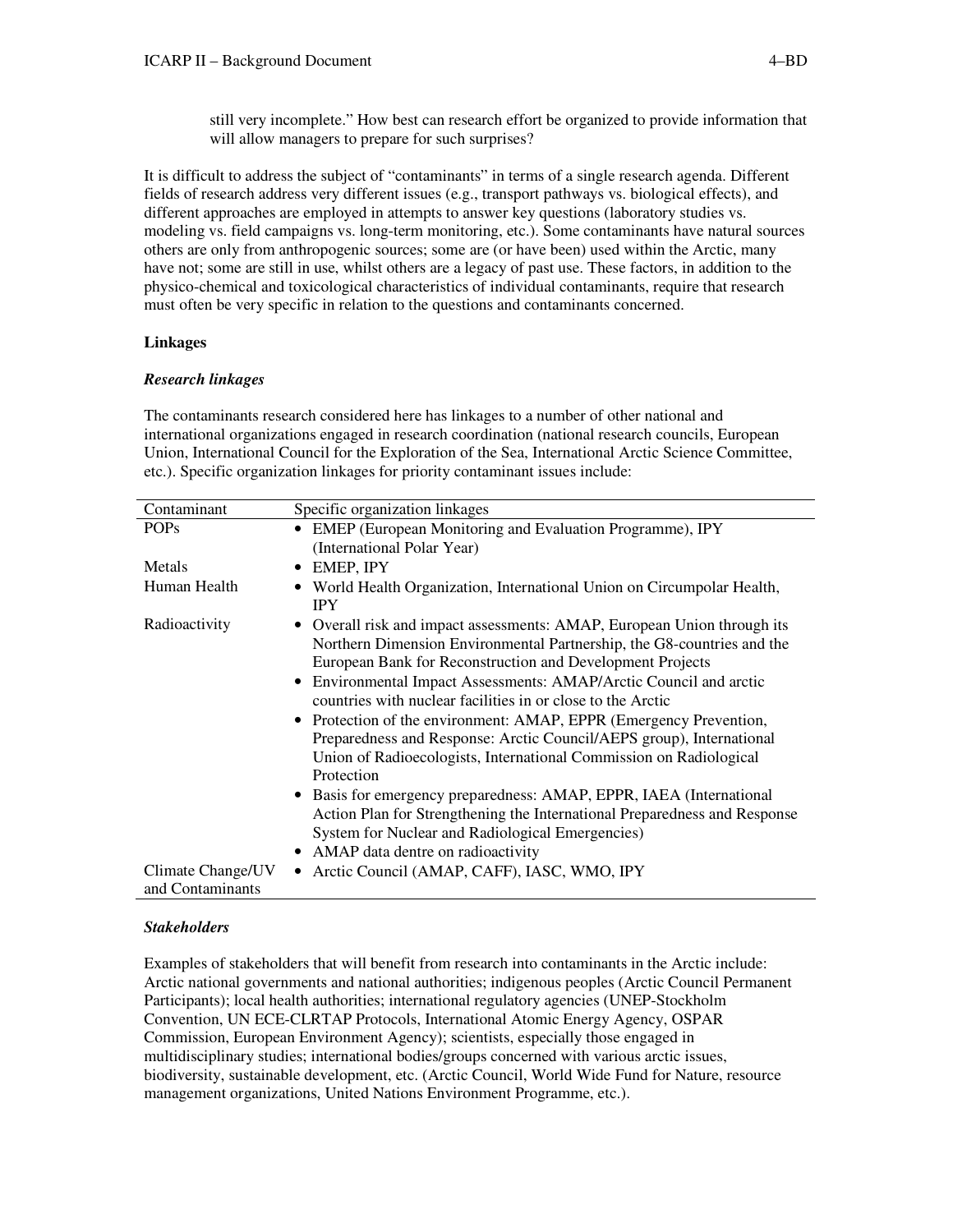| <b>ICARP II</b><br>Science Plan | <b>POPs</b>                                                              | Metals (mercury)                                                         | Human health and<br>contaminants                             | Radioactivity                                                 | Climate/UV and<br>contaminants | Other contaminants/<br>issues                                                  |
|---------------------------------|--------------------------------------------------------------------------|--------------------------------------------------------------------------|--------------------------------------------------------------|---------------------------------------------------------------|--------------------------------|--------------------------------------------------------------------------------|
| SP <sub>1</sub>                 | X<br>(food security, potential<br>contamination of natural<br>resources) | X<br>(food security, potential<br>contamination of natural<br>resources) | X<br>(food security and health,<br>drinking water supply)    | X<br>(energy, military and risks)<br>to northern communities) | X                              | X<br>(potential contamination<br>from oil industry,<br>shipping, mining, etc.) |
| SP <sub>2</sub>                 | X<br>(POPs in traditional foods)                                         | X<br>(metals (mercury) in<br>traditional foods)                          | X<br>(contaminants in<br>traditional foods)                  |                                                               | X                              |                                                                                |
| SP <sub>3</sub>                 |                                                                          | X<br>(riverine flux of metals)<br>through the coastal zone)              |                                                              | X<br>(riverine flux of metals)<br>through the coastal zone)   | X                              |                                                                                |
| SP <sub>4</sub>                 |                                                                          |                                                                          |                                                              | X (radio-tracers)                                             | X                              |                                                                                |
| SP <sub>5</sub>                 | X                                                                        | X                                                                        |                                                              | X                                                             | X                              |                                                                                |
|                                 | (inflow and outflow of<br>POPs to/from Arctic<br>Ocean)                  | (inflow of metals to Arctic<br>Ocean)                                    |                                                              | (inflow of radionuclides to<br>Arctic Ocean)                  |                                |                                                                                |
| SP <sub>6</sub>                 | X<br>(POPs effects on marine)<br>biota/biodiversity?)                    | X<br>(metals effects on marine<br>biota/biodiversity?)                   |                                                              |                                                               | X                              |                                                                                |
| SP <sub>7</sub>                 |                                                                          |                                                                          |                                                              |                                                               | X                              |                                                                                |
| SP <sub>8</sub>                 | X                                                                        |                                                                          |                                                              |                                                               | $\mathbf X$                    |                                                                                |
|                                 | (POPs effects on<br>terrestrial/aquatic biota/<br>biodiversity?)         |                                                                          |                                                              |                                                               |                                |                                                                                |
| SP <sub>9</sub>                 |                                                                          |                                                                          |                                                              |                                                               | X                              |                                                                                |
| SP 10                           |                                                                          |                                                                          | X                                                            | X                                                             | X                              | X                                                                              |
|                                 |                                                                          |                                                                          | (e.g. health effects of<br>changes in diet and<br>lifestyle) | (vulnerability to accidents)                                  |                                | (development and coping)<br>with potential<br>contamination issues)            |
| SP 11                           | X                                                                        | X                                                                        | X                                                            | X                                                             | X                              | X                                                                              |

*ICARP Theme linkages* (X: indicates linkage; notes in table are examples of key linkages)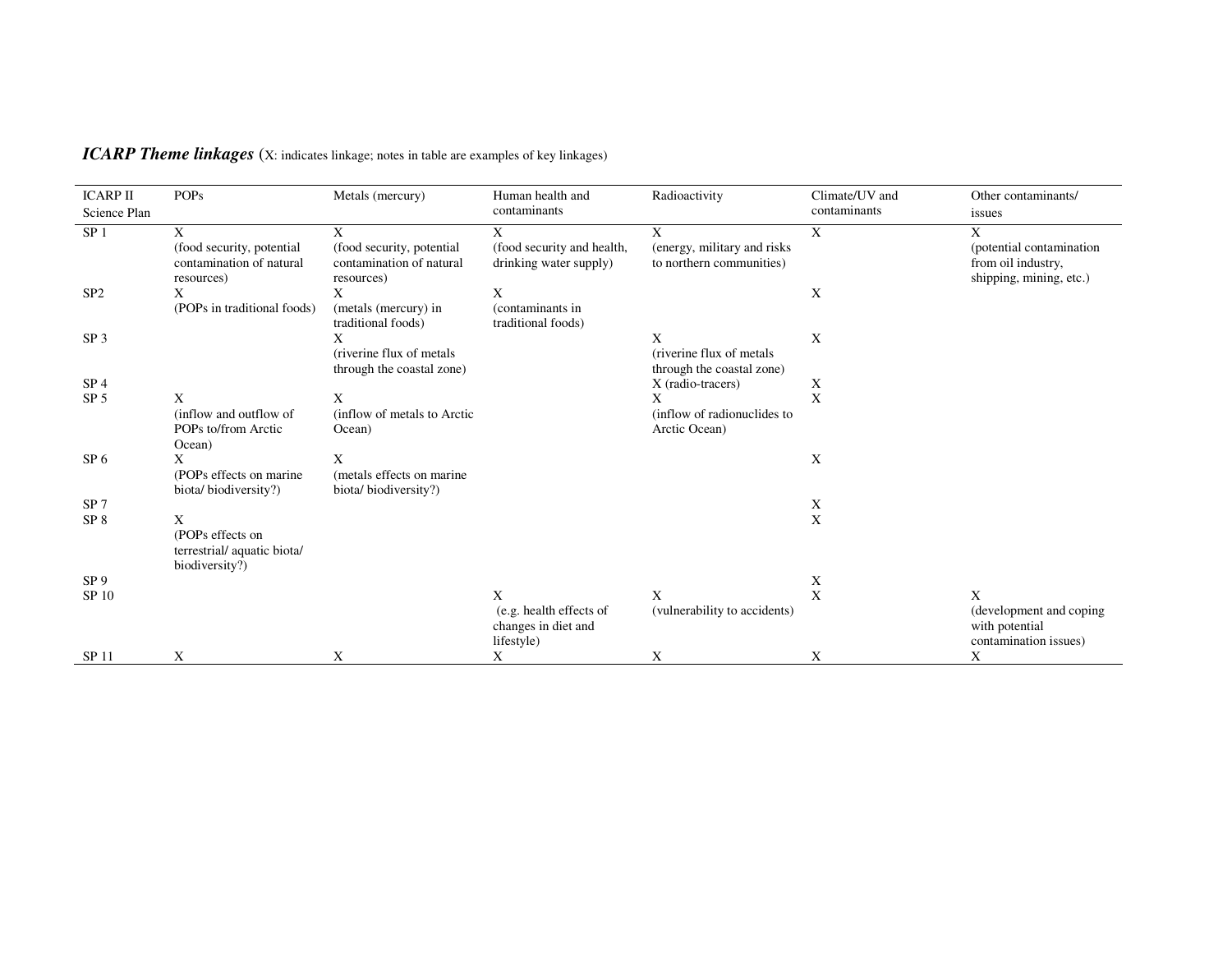#### **Documentation**

AMAP assessment reports prepared over the last ten years identify a number of gaps in knowledge and contain a number of recommendations for scientific research to address these gaps. This material can provide much of the basis for the ICARP II discussions. All the AMAP scientific assessment reports are available online from http://www.amap.no (follow links to >> Assessment Results >> Scientific Reports). References to relevant documents are presented in Annex 1 to this report.

Similarly, a number of workshops, such as the August 2005 international workshop on mercury research in polar regions, have produced reports containing recommendations that can help initiate the consideration of these issues within the ICARP II process.

Documentation for the AMAP Trends and Effects Programme

(http://amap.no/documents/index.cfm?dirsub=%2FThe%20AMAP%20Trends%20and%20Effects%20 Programme%3A%201998%2D2003&sort=default) includes sections on recommended methodologies, the relationship between research studies and monitoring, and the use of research results in the interpretation of monitoring results, etc. and data handling issues, including data policies to protect the rights of researchers while at the same time ensuring access to research results.

## **Funding**

It can be assumed that the majority of the funding required to support the research activities covered in this document will come from the national research councils and other agencies engaged in funding monitoring and research at the national level; in particular relevant agencies in the arctic countries, and in some (few) other countries with a special interest in arctic research.

IPY funding will play an important role in the coming five years, however it is critical that this represents new money – if IPY activities are funded through reallocation of existing funds, then while some parts of the arctic research community may benefit in the short-term, it is likely that other arctic researchers and established ongoing (long-term) observing, monitoring, and research efforts may be severely disrupted.

Within Europe, the allocation of funding through the EU Framework Programme has not been particularly favorable in relation to supporting research on contaminants as an arctic issue of concern. One example of the complications that have been encountered by arctic scientists applying for EU research funding is the process by which proposed projects may be rated according to their pan-European relevance. The Arctic is a relatively small part of Europe; only two EU member countries (Finland and Sweden) have arctic territories (Denmark is a member, but Greenland is not part of the EU). Despite the "Northern Dimension" strategy and cooperative agreements with other arctic countries (Norway, Iceland) in the environmental and research fields, the Arctic does not have a high interest for most European countries. It might be hoped that issues such as climate change and transboundary pollution will help highlight the critical linkages between the Arctic and regions to the south, and that this might stimulate increased funding for arctic research from these sources.

Funding needed for, in particular, arctic field research is substantial as can be gauged from the support allocated by Canada (Can\$150 million) essentially to support the Canadian IPY effort. Some types of research (modeling, laboratory studies, etc.) may be less costly, but reliance on cheap alternatives (e.g., making use of "already available" data from remote sensing platforms) should be viewed as complementary and not an alternative to programs of field measurement and observation.

Greater emphasis should be placed on presenting the (relevance of) results of arctic research to a wider audience than has been done in the past, with a view to convincing those holding the purse-strings of the importance of arctic research, not just for the Arctic but for the world as a whole.

Increased potential for development in northern areas (oil and gas industry, shipping) also presents opportunities for encouraging industry-sponsored research in the region – if necessary with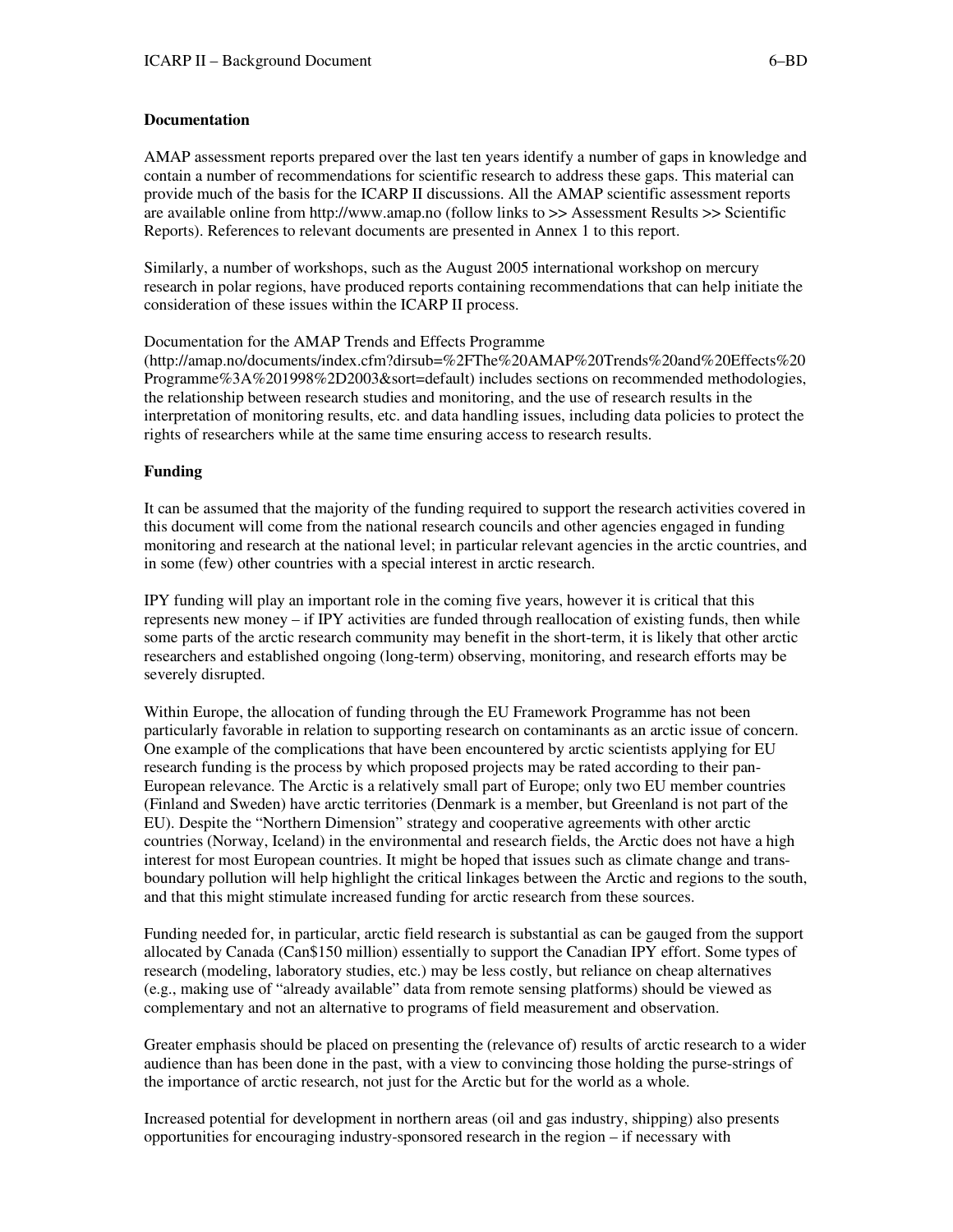appropriate mechanisms to ensure the impartiality of such research. A very small part of the finances that will be spent to develop arctic resources would represent a very significant part of the research funding required to help ensure that economic development in the Arctic is done in a sustainable manner that minimizes risks for environmental contamination, etc.

#### **References**

- ACIA, 2004. Impacts of a Warming Arctic: Arctic Climate Impact Assessment. Cambridge University Press, 139p.
- ACIA, 2005. Arctic Climate Impact Assessment. Cambridge University Press, 1042p.
- AMAP, 1997. Arctic Pollution Issues: A State of the Arctic Environment Report. Arctic Monitoring and Assessment Programme, Oslo, 188p.
- AMAP, 1998. The AMAP Assessment Report: Arctic Pollution Issues. Arctic Monitoring and Assessment Programme, Oslo, xii+859p.
- AMAP, 2002. Arctic Pollution 2002. Arctic Monitoring and Assessment Programme, Oslo, xi+111p.
- AMAP, 2003. AMAP Assessment 2002: Human Health in the Arctic. Arctic Monitoring and Assessment Programme, Oslo, xiii+137p.
- AMAP, 2004a. AMAP Assessment 2002: Persistent Organic Pollutants (POPs) in the Arctic. Arctic Monitoring and Assessment Programme, Oslo, xvi+310p.
- AMAP, 2004b. AMAP Assessment 2002: Radioactivity in the Arctic. Arctic Monitoring and Assessment Programme, Oslo, xi+100p.
- AMAP, 2004c. AMAP Assessment 2002: Heavy Metals in the Arctic. Arctic Monitoring and Assessment Programme, Oslo, xvi+265p.
- AMAP, 2006. AMAP Assessment 2006: Acidifying Pollutants, Arctic Haze, and Acidification in the Arctic. Arctic Monitoring and Assessment Programme, Oslo, xiii+117p.
- Macdonald, R.W, T. Harner, J. Fyfe, H. Loeng and T. Weingartner, 2003. AMAP Assessment 2002: The Influence of Global Change on Contaminant Pathways to, within, and from the Arctic. Arctic Monitoring and Assessment Programme, Oslo, xi+65p.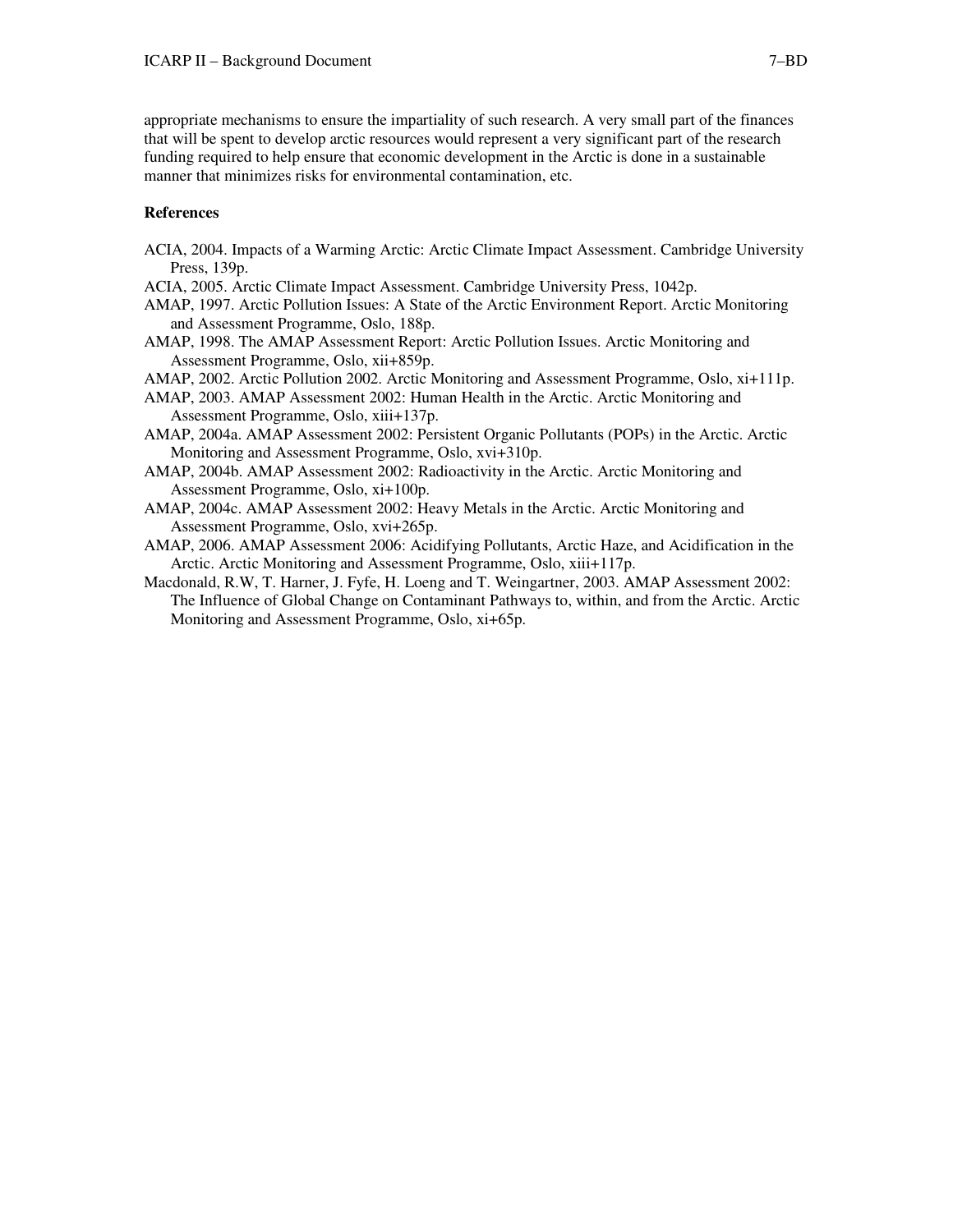# **Annex 1 – Priorities for Research within (Priority) Contaminant Subject Areas**

## **Persistent Organic Pollutants in the Arctic**

- Research to improve knowledge of pathways for abiotic and biotic transport and transfer of persistent organic pollutants (POPs) to/within the Arctic – long range transport in air and water, bioaccumulation, and biomagnification pathways.
- More concerted effects studies in animals at high trophic levels. This includes the need for laboratory, semi-field, and field studies to establish links to POPs and mercury levels.
- Spatial and temporal trend data on POPs particularly for new chemicals and for areas not represented previously (for example Russia, with low spatial and little temporal data).
- Modeling of POPs transport to the Arctic, and bioaccumulation of POPs in arctic food webs and in humans. Better understanding of what physico-chemical properties are problematic for the Arctic in order to identify chemicals that have arctic transport potential.

For more information on POPs in the Arctic, see:

| AMAP 1998 Scientific          | http://amap.no/documents/index.cfm?dirsub=/AMAP%20Assessment%20Repo |
|-------------------------------|---------------------------------------------------------------------|
| Assessment (AMAP, 1998)       | rt:%20Arctic%20Pollution%20Issues&sort=default                      |
| AMAP 2002 Assessment:         | http://amap.no/documents/index.cfm?dirsub=%2FAMAP%20Assessment%202  |
| Persistent Organic Pollutants | 002%3A%20Persistent%20Organic%20Pollutants%20in%20the%20Arctic&so   |
| (AMAP, 2004a)                 | rt=default                                                          |

# **Heavy Metals, including Mercury in the Arctic**

- Process research is required to support monitoring the two aspects are complementary and not alternatives. In particular, process research should be oriented toward supporting interpretation of long-term trend monitoring data in various arctic biotic and abiotic media (including the influence of climate change and variability on trend detection).
- Research to determine interactions between the atmosphere, sea ice, snow pack, and chemical, physical, biological, marine ecosystem exchanges and their impacts in relation to mercury. More interdisciplinary studies and whole system research projects are required.
- Research to establish the relationship and possible impacts between the behavior of mercury in the Arctic and climate change at coastal sites and regions, for example changes in methylation rate related to climate change.
- Identifying the source of methyl-mercury, including a greater focus on methyl-mercury in monitoring studies.
- Greater emphasis on research to understand the oceanic transport of mercury.
- Research to identify the species of mercury that are involved in mercury depletion events and the fate of these species in the environment.
- Research to address the question of how mercury enters the arctic environment. What parameters are important for the uptake of mercury in the arctic environment?
- Improved understanding of risk factors in relation to human health impacts of mercury exposure, also including benefits of traditional diets, etc.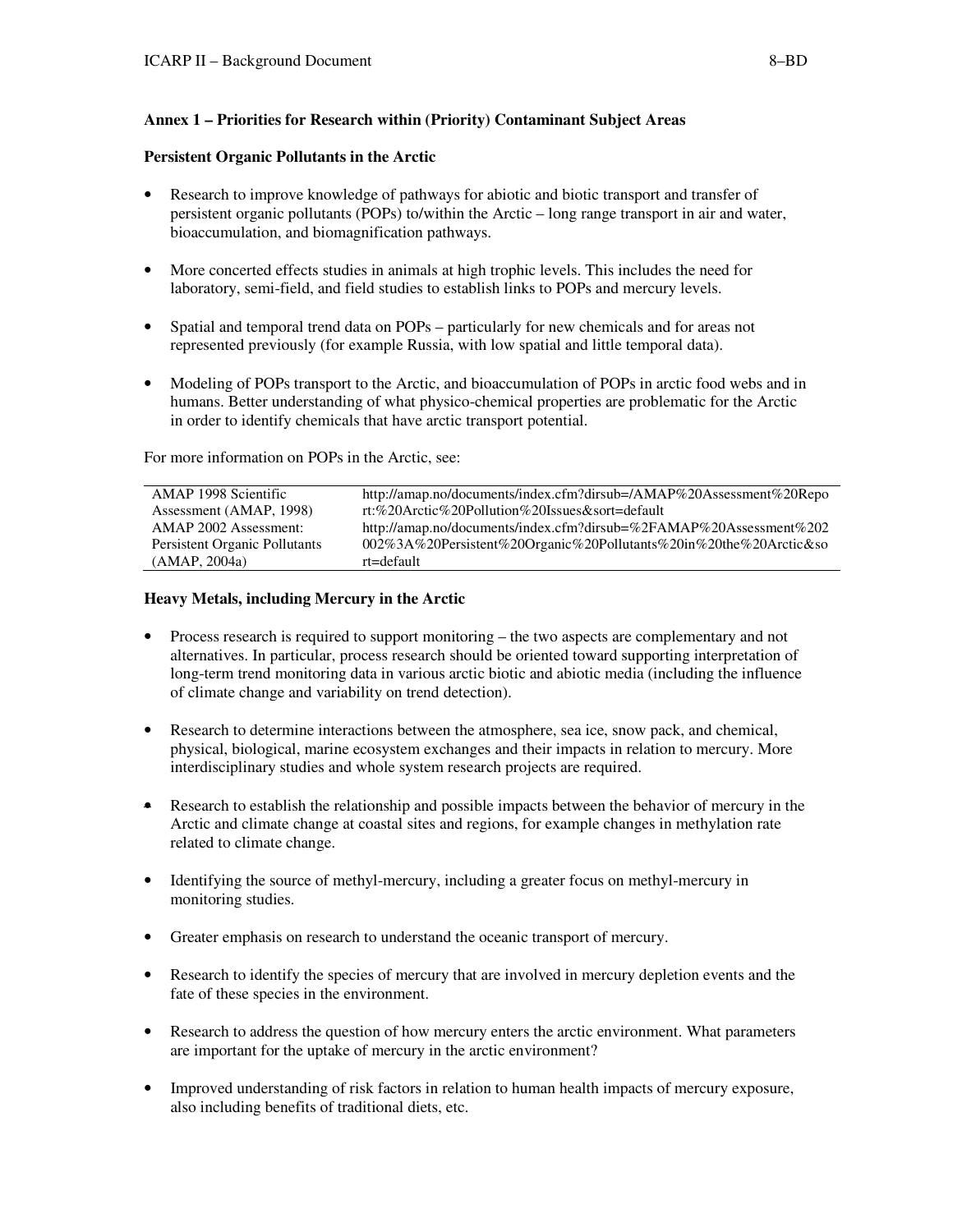- Research to investigate the linkages between mercury and cardiovascular disease, including studies on mercury speciation in food items, understanding metabolic interactions between mercury and other pollutants and nutrients, monitoring mercury in tissues of wildlife that are consumed, and identifying key communities and the social and economic changes that they are undergoing, etc.
- Addressing issues relating to natural versus anthropogenic sources of mercury, including the influence of climate change.
- Establishing a mercury mass balance for the Arctic.
- Further studies into the increase in platinum, palladium, and rhodium in ice and snow samples from Greenland, and the environmental and human health effects of these metals.

For more information on heavy metals, including mercury, in the Arctic, see:

| AMAP 1998 Scientific            | http://amap.no/documents/index.cfm?dirsub=/AMAP%20Assessment%20Repo |
|---------------------------------|---------------------------------------------------------------------|
| Assessment (AMAP, 1998)         | rt:%20Arctic%20Pollution%20Issues&sort=default                      |
| AMAP 2002 Assessment: Heavy     | http://amap.no/documents/index.cfm?dirsub=%2FAMAP%20Assessment%202  |
| Metals (AMAP, 2004c)            | 002%3A%20Heavy%20Metals%20in%20the%20Arctic%20%28Pre%2Dprint        |
|                                 | %20files%29&sort=default%                                           |
| Interdisciplinary workshop for  | TO BE ADDED TO THE AMAP WEBSITE SHORTLY                             |
| research on mercury in polar    |                                                                     |
| regions. Toronto, August 29–31, |                                                                     |
| 2005.                           |                                                                     |

#### **C. Contaminants and Human Health in the Arctic**

- Registration of disease patterns in relation to climate changes.
- Studies on genetic susceptibility to xenobiotic compounds.
- Continued monitoring in hot-spots of contaminant exposure in relation to climate change.
- Identification of alternative sources for human exposure to xenobiotic compounds.
- Research on how nutrients modify contaminant effects.
- Intensified contaminant related health effect studies (blood pressure, serum lipid profile, thyroid status, glucose intolerance, xenohormone effects).
- Risk Benefit studies (traditional food vs. contaminants; traditional food vs. store bought food).
- Development of risk communication strategies.

For more information on contaminants and human health in the Arctic, see:

| AMAP 1998 Scientific             | http://amap.no/documents/index.cfm?dirsub=/AMAP%20Assessment%20Repo      |
|----------------------------------|--------------------------------------------------------------------------|
| Assessment (AMAP, 1998)          | rt:%20Arctic%20Pollution%20Issues&sort=default                           |
| AMAP 2002 Assessment:            | http://amap.no/documents/index.cfm?dirsub=/AMAP%20Assessment%202002:     |
| Contaminants and Human           | %20Human%20Health%20in%20the%20Arctic&sort=default                       |
| Health (AMAP, 2003)              |                                                                          |
| Workshop on persistent organic   | http://amap.no/documents/index.cfm?action=getfile&dirsub=&filename=wsphh |
| pollutants (POPs) in the Arctic: | %2Drep%2Epdf&sort=default                                                |
| Human health and                 |                                                                          |
| environmental concerns           |                                                                          |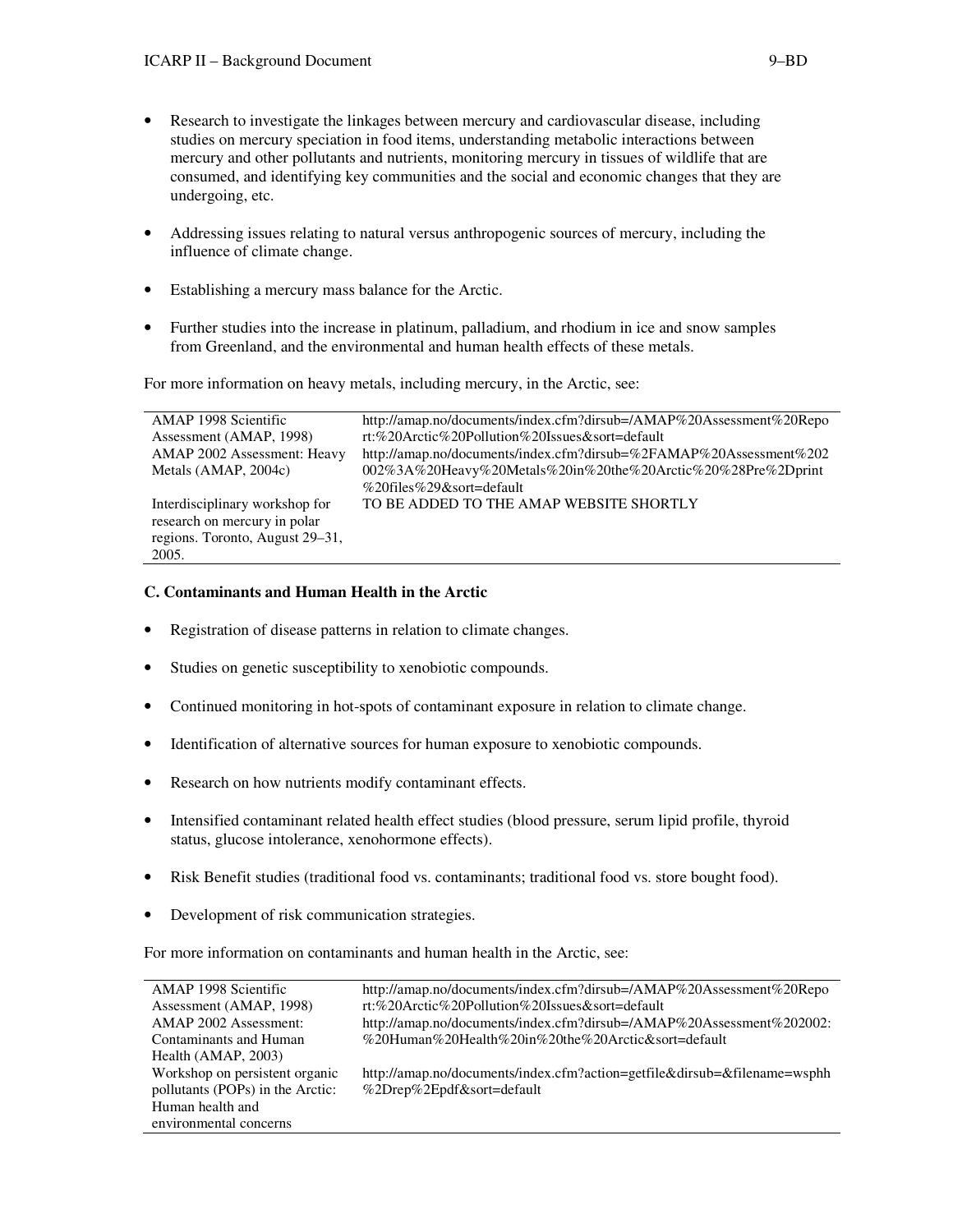## **Radioactivity in the Arctic**

- Research relating to management of risks associated with nuclear reactors and the handling of radioactive waste including: development of improved tools (including consideration of the uncertainties) to conduct risk and impact assessments (including accident scenarios); improvements in hazard and consequence assessment and emergency planning; and promotion of exchange of scientific information regarding sources of radioactivity affecting the Arctic and surrounding areas).
- Research relating to the development of a framework for the protection of the arctic environment.
- Research to improve knowledge of the behavior of radionuclides in the environment, and understanding of environmental transport processes within the Arctic, for example a detailed study of the remobilization of radionuclides from sediment and its potential long-term effects on the Arctic.

For more information on radioactivity in the Arctic, see:

| AMAP 1998 Scientific        | http://amap.no/documents/index.cfm?dirsub=/AMAP%20Assessment%20Repo |
|-----------------------------|---------------------------------------------------------------------|
| Assessment (AMAP, 1998)     | rt:%20Arctic%20Pollution%20Issues&sort=default                      |
| AMAP 2002 Assessment:       | http://amap.no/documents/index.cfm?dirsub=%2FAMAP%20Assessment%202  |
| Radioactivity (AMAP, 2004b) | 002%3A%20Radioactivity%20in%20the%20Arctic&sort=default             |

## **Climate Change/ Ultraviolet Radiation and Contaminants in the Arctic**

- Ice is a dominant, multi-compartment medium in the Arctic but its role in modulating contaminant fate is poorly understood. There is a need for a better understanding of this issue in the light of climate change effects on ice cover. Studies are required on ice changes along the coastal margin, and their role in contaminant transport, changes in shipping routes, and increased oil exploration and transport and the associated risks.
- Develop fully coupled atmosphere-ice-ocean-ecosystem models to predict how natural systems will respond to contaminants (in terms of new releases or bans on use) and vice versa.
- Need for spatial and temporal trends in levels of contaminants and variability in the systems they enter to understand if trends are due to changes in contaminant inputs, changes in pathways due to climate change or both – collaboration will be required between environmental contaminant scientists and climate scientists.
- Studies of climatic factors affecting contaminant transport, most importantly changes associated with ice and precipitation and with ecosystem structure (changes in food webs).
- Adaptation. Waste sites that are located on permafrost will be vulnerable if permafrost thaws.
- Biodiversity. Invasion of more southerly species, changes in distribution for arctic species, population declines/extinction of species needing ice cover for survival (hunting, reproduction, etc.), all leading to changes in food web structure.
- Mercury. Knowledge of mercury pathways is incomplete (atmospheric transport, deposition during polar sunrise, biogeochemical cycling in ice-covered environment, bioavailability to primary producers and accumulation in food webs). Need for understanding of processes implicated in mercury depletion events. Atmospheric transport and deposition are related to climate change. Increased mercury release associated with thawing permafrost.